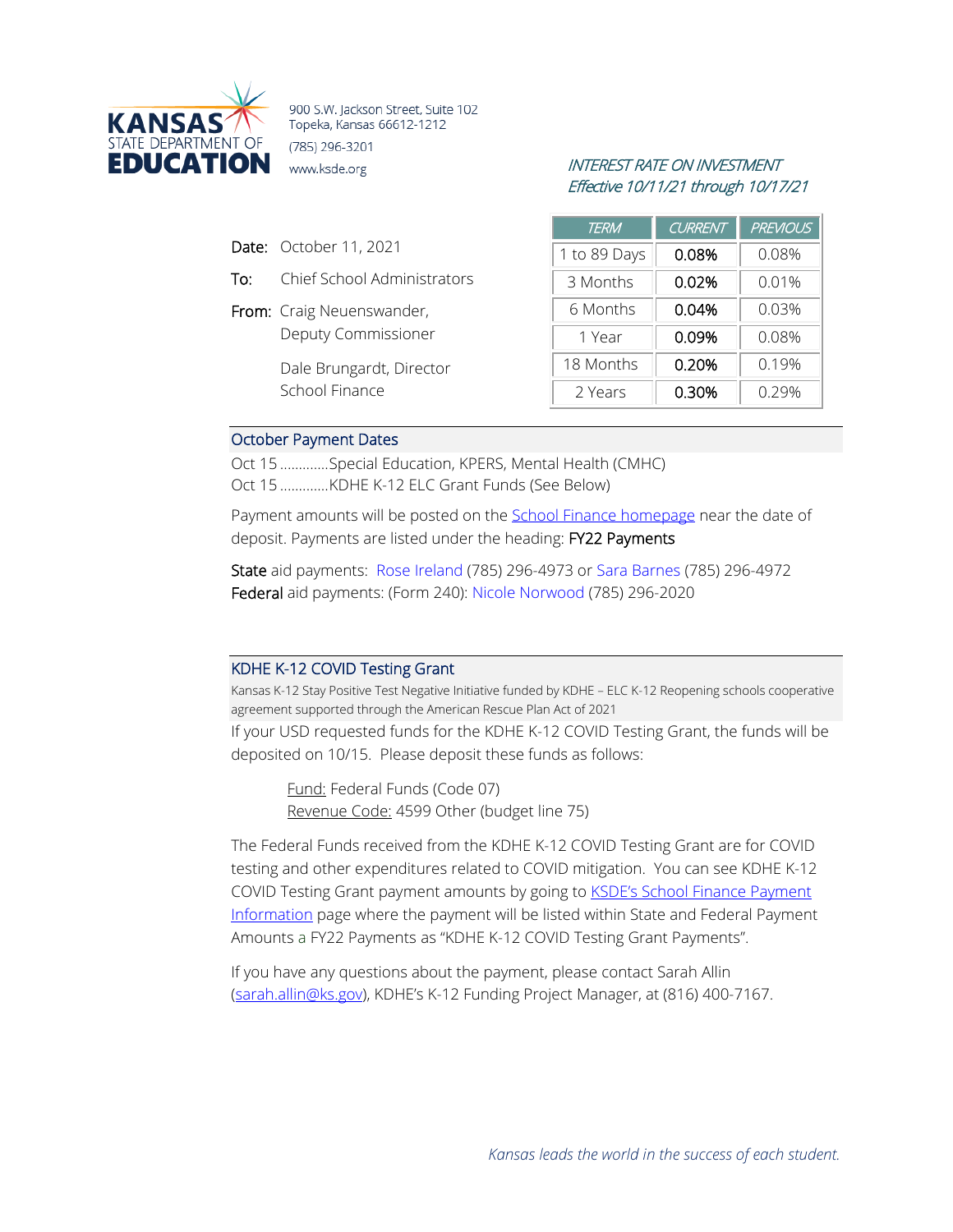#### Report Due Dates

|       | Oct 11 Kansas Kindergarten Readiness Snapshot (ASQ-3 and ASQ:SE-2) deadline     |
|-------|---------------------------------------------------------------------------------|
|       | to submit data in ASQ Online Jordan Christian (785) 296-3953                    |
|       | Oct 11-15 Request for Sate Foundation Aid for November                          |
|       | (all USDs - open Oct 11-15) Rose Ireland (785) 296-4973                         |
|       | Oct 12 Unencumbered Cash Balance on October 1                                   |
|       | (all USDS - open Sept 30-Oct 12) Rose Ireland (785) 296-4973                    |
|       | Oct 13 Kansas Pre-Kindergarten Pilot (KPP-TANF) 1 <sup>st</sup> Quarter Expense |
|       | Reimbursement Payment Request Nicole Norwood (785) 296-2020                     |
|       | Oct 20 Request November Federal Funds (Form 240) if funds available             |
|       | (open Oct 1-20) Nicole Norwood (785) 296-2020                                   |
|       | Oct 31 Dropout/Graduation Summary Report (DGSR) DGSR Webpage                    |
|       | all USD buildings-open Oct 1-31)                                                |
|       | dgsrhelpdesk@ksde.org Ph: (785) 296-3444                                        |
| Nov 5 | .EPA 2021 School Bus Rebate Program (Replace old diesel buses) See              |
|       | KSDE listserv sent Sep 30. Apply by Nov 5. More info:                           |
|       | https://www.epa.gov/dera/rebates or email DERA@epa.gov                          |
|       |                                                                                 |
|       |                                                                                 |

## Great Ideas in Education Conference: Unfinished Learning

32nd Annual KSDE Conference

Great Ideas in Education Conference: Unfinished Learning will focus on providing innovative ideas for addressing unfinished learning in addition to furthering the goals of the State Board of Education.

The VIRTUAL conference will feature keynote speakers each day of the conference, including Commissioner [Dr. Randy Watson,](https://www.ksde.org/Agency/Office-of-the-Commissioner) [Jon Gordon,](http://jongordon.com/about-jon/) [Ed O'Malley](https://kansasleadershipcenter.org/team/ed-omalley/) and [Tara Brown.](https://theconnectioncoach.org/experience) It will also feature 40 breakout sessions that will focus on the following topics:

- Early Learning Opportunities
- School Redesign: Creating a Culture of Learning
- KESA: A System of Improvement
- Navigating Standards and Competencies
- Whole Community, Whole School, Whole Child
- Diversity, Equity and Inclusion
- Fiscal Issues and ESSER Funds

The *full schedule* is now available and attendees will be allowed to select the sessions they want to attend starting November 1.

Baker University and Friends University have agreed to offer one credit hour to registered attendees. Check out the [conference website](https://events.ksde.org/Default.aspx?tabid=771) for the most up-to-date info including more information on [College Credits](https://events.ksde.org/Default.aspx?tabid=846) and be sure to [register](https://events.ksde.org/Default.aspx?tabid=771) by November 1.